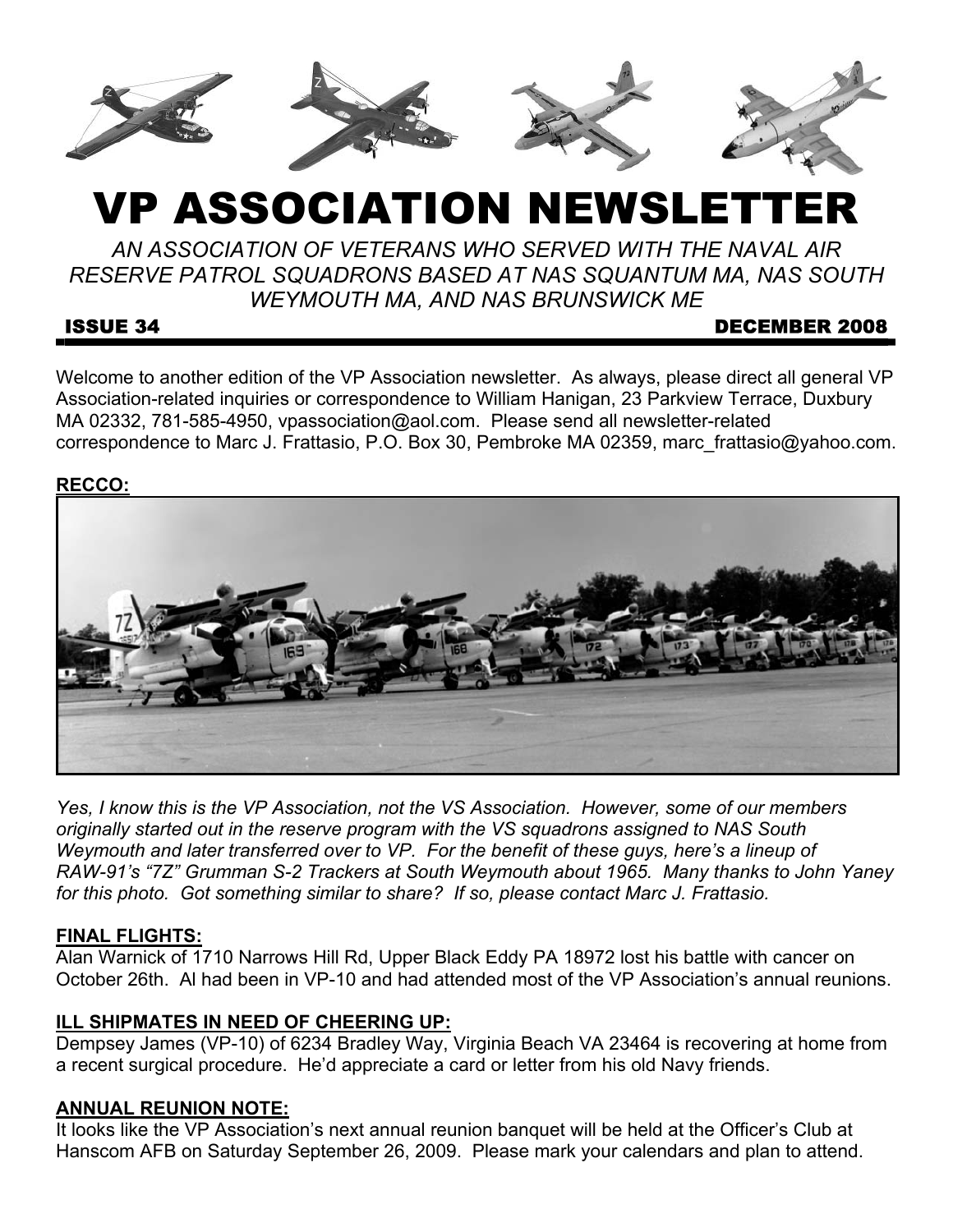# **A SPECIAL THANK YOU TO JIM TANNER AND THE DAV:**

We'd also like to thank Jim Tanner (VP-912) of the Disabled American Veterans for all the help that he and his organization has provided to VP Association members and other veterans over the years.

# **ADMIN FUND DONATIONS:**

As you know, the VP Association has no dues but voluntary contributions are always welcome to help defray the cost of printing and mailing newsletters to shipmates who do not have e-mail. We'd like to thank Ray Beauchemin, George Griffin, Bob Hickock, Paul Lapinski, Dana Larsen, Brad Mann, Paul McClosky, Leonard Parent, and Richard Smith for their recent contributions to the admin fund.

## **SPEAKING OF THE COST OF PRINTING AND MAILING NEWSLETTERS…**

If you have an e-mail address and have been receiving this newsletter through the U.S. Postal Service then we do not have a valid e-mail address for you. If this is your situation, please contact Bill Hanigan via e-mail as soon as possible so we can begin sending your newsletter to you by e-mail.

# **VP-92 POLO SHIRTS:**



The VP Association sold light gray polo shirts featuring VP-92's "Minuteman" insignia embroidered in red, white, blue, and black as shown at left at this year's annual reunion and now they are also available via mail order. The shirts, which are available in a wide range of sizes, cost \$35 postage-paid per shirt. All proceeds from the sale of these shirts will go to the Admin Fund, which helps pay to send newsletters to shipmates who do not have e-mail service. A mail-order form for these shirts is located on the last page of this newsletter.

# **VP ASSOCIATION BALL CAPS:**





We are also selling embroidered ball caps as an Admin Fund fund-raiser. Two styles are available. The first (left) has a head-on view of a P-2 Neptune with the words "Two Turning and Two Burning VP" on the front. The second (right) has a side profile of a P-3 Orion and the words "United States Navy Minutemen VP" on the front. Color choices are blue or khaki and you can have aviator wings, aircrew wings, or no wings on the back. The ball caps cost \$20 each postage-paid. Use the mail-order form on the last page to order.





Reprints of "*Squantum Weekend Warriors*" and "*The Defender's History*", formerly long out of print and rare, are still available for \$20 plus shipping. Go to http://www.lulu.com to order. Sorry about the price increase but the printer recently raised his prices! All proceeds from the sale of both books go to the Admin Fund. While on the Lulu Press web site check out the VP-92 book, "*The Minutemen of VP-92: The Story of New England's Naval Air Reserve Patrol Squadron*" and ANA Patriot Squadron member Bill Horsch's Navy memoir, "*ATCS Bill Horsch*".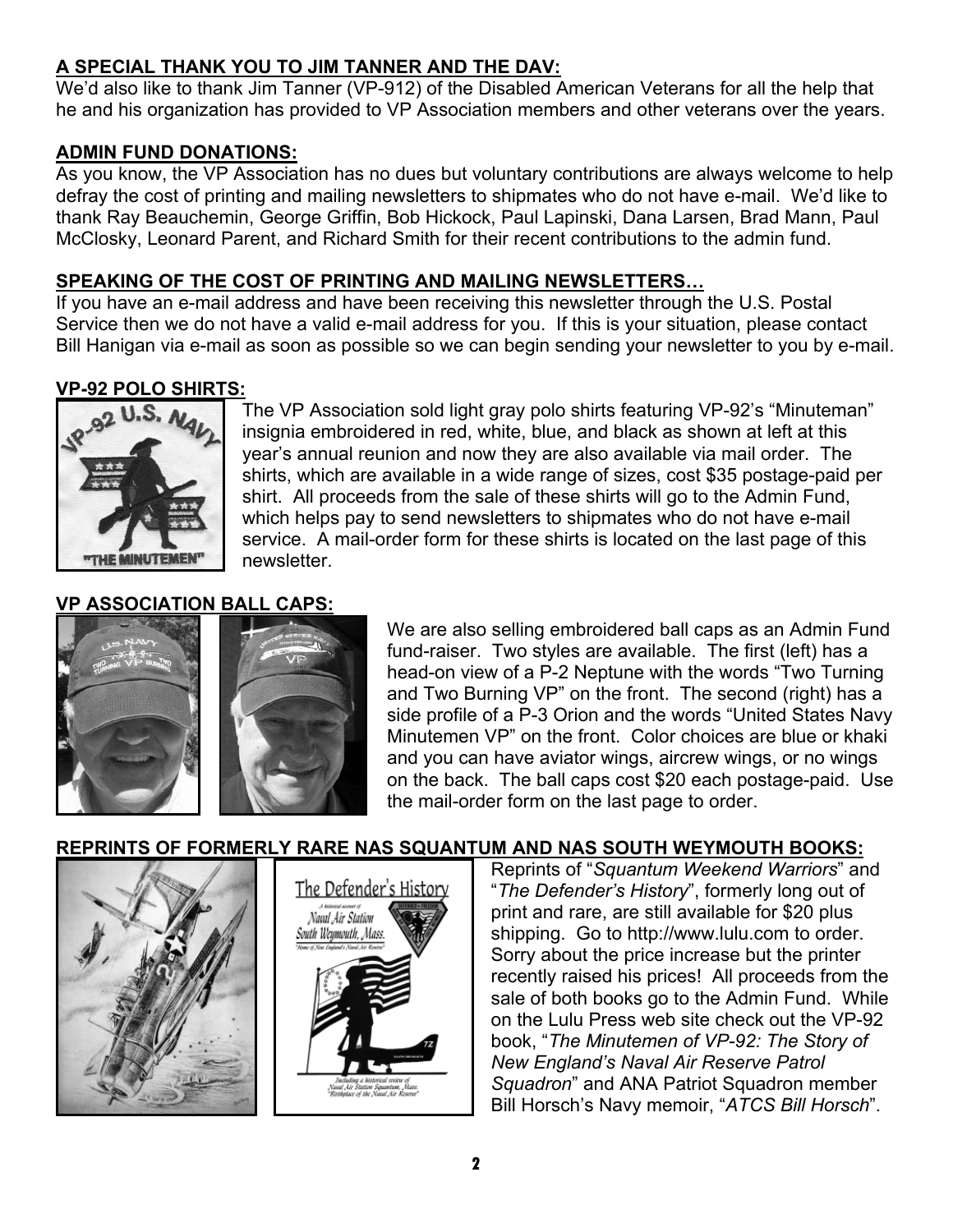# **3**

# **NAS SOUTH WEYMOUTH VP SQUADRON PATCHES:**

We are considering reproducing NAS South Weymouth-related VP squadron patches, again as an Admin Fund fund-raiser. First up will be the original VP-92 guillotine patch from the 1970-1979 timeframe. The price per patch will probably be about \$20. If you are interested, contact William Hanigan, 23 Parkview Terrace, Duxbury MA 02332, 781-585-4950, vpassociation@aol.com. Whether we do this or not will depend upon the level of demand since a minimum order quantity is required. **Please don't contact Bill unless you are willing to commit to buy a patch!** Patches for VP-911, VP-912, VP-913, VP-914, and VP-915 may be reproduced at a later date if there's interest.

#### **LOST CONTACT:**

Please let Bill Hanigan know whenever your street or e-mail address changes.

#### **RECENT CHANGES OF ADDRESS:**

Please note new e-mail addresses for VP-92 alumni Pete Costello at costellopi@gmail.com, Arthur Donais at acritter@bellsouth.net, and John Shea at john shea@dfci.harvard.edu.

#### **NEW MEMBERS:**

David Desmarais (VP-92) 111 Hateras Lane Simpsonville, SC 29860 afcmdes@aol.com

Bob Tyrseck (VP-92) 7001 Weeping Willow Driver Moon Township, PA 15108 724-457-6695 btyrseck@voicenet.com

Mike Hayes (VP-64) 584 New Road Southampton, PA 18966 215-357-8749 m.f.hayes@verizon.net

Paul Ziton (VP-92) 13 Goldeneye Drive Topsham, ME 04086 207-725-8344 pziton@yahoo.com

Palmer Reuther (VP-911) 15 Hemlock Road Boxford, MA 01921 978-887-8015 pfreuther@gmail.com

#### **RECOMMENDED READING:**

The definitive work on the Lockheed P-3 Orion is "The Age Of Orion" by David Reade. Published by Schiffer Publishing Ltd. in 1998, the book covers the development and usage of the P-3 by the United States and internationally. The book features 223 pages and hundreds of photographs, most of them reproduced in color. You can order through any bookstore by asking them for ISBN# 0-7643-0478-X.

#### **BALANCING ACT (Reproduced from "Seapower" Magazine):**

Over the last decade, the Navy's maritime patrol and reconnaissance (MPR) forces have flown missions never before envisioned for them, including firing long-range cruise missiles at land targets and spying on insurgents in the mountains of Afghanistan and the cities of Iraq. The demands of the global war on terrorism have stretched the already widely dispersed force further even as its force level declines and it struggles to sustain a shrinking and aging aircraft fleet.

As commander, Patrol & Reconnaissance Group, Rear Adm. Michael L. Holmes is responsible to the commander, Naval Air Forces, for manning, training and equipping the MPR force of 17 patrol, special projects patrol and fleet air reconnaissance squadrons.

Holmes brought to the job extensive experience as a P-3 Orion patrol plane pilot, with eight tours of duty in U.S. and Canadian patrol squadrons, commanding two of them. He later commanded U.S. and allied MPR forces in the Mediterranean, and subsequently the MPR forces of the U.S. Pacific Fleet.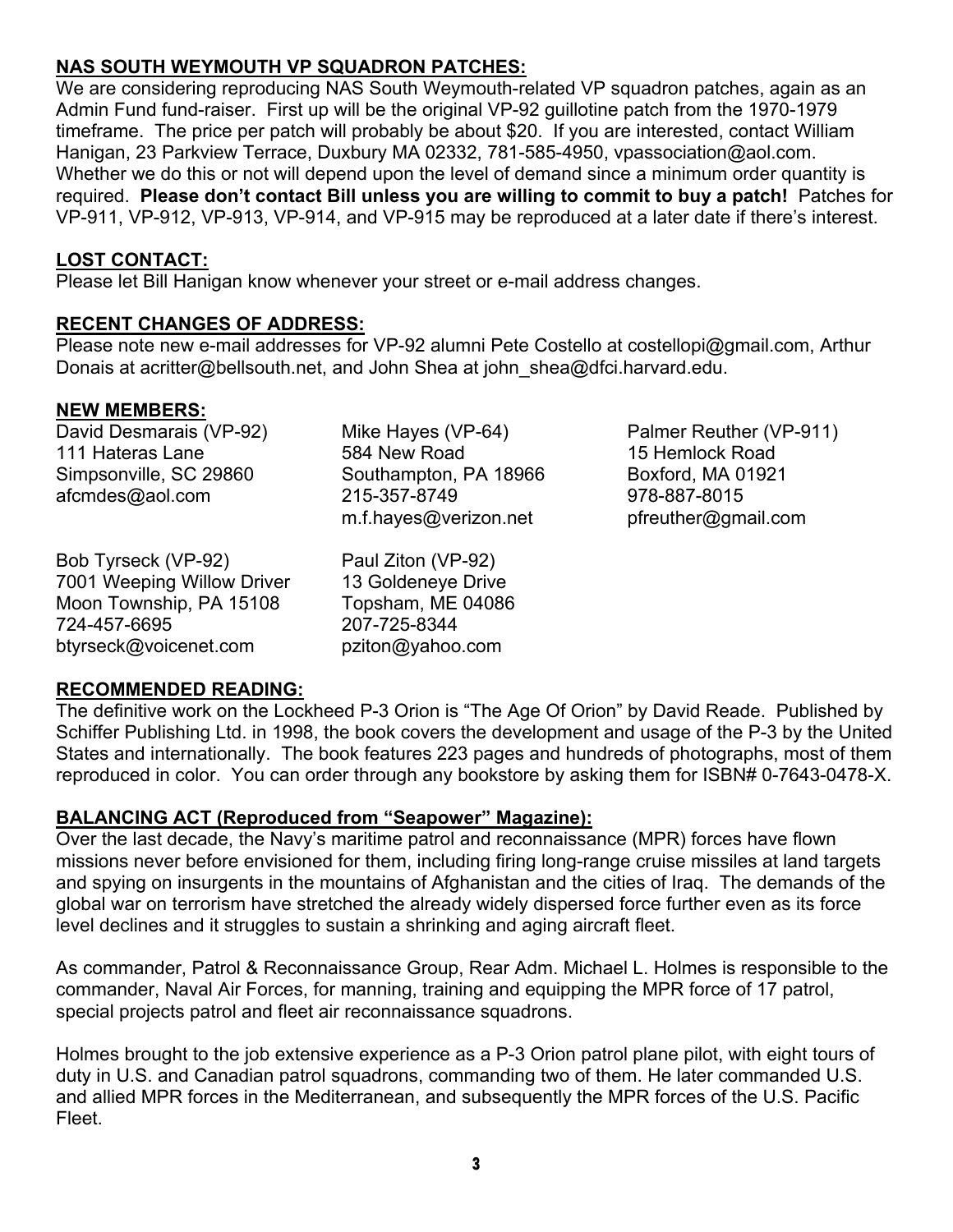Holmes has introduced several initiatives to increase the capabilities of the MPR force, including integration of reserve crews to eventually allow corresponding reduction of some active-duty fliers. He discussed this and other initiatives for the MPR forces with Seapower Managing Editor Richard R. Burgess.

# *What challenges does the maritime patrol and reconnaissance community face today?*

HOLMES: The challenge today is sustaining the airplanes until their replacements come along. The P-3 is the oldest fixed-wing platform flying today. The average life of the P-3 force is 27 years; some are 40 years old. Few of the operators on those airplanes are that old. We're now at a point in time in the life span of naval aviation when the average age of the airplanes is older than the average age of [the Navy's] ships. We're going to have to fly [the P-3] for another 12-15 years. The environment that we put this airplane in — down low, a couple hundred feet over the ocean and its salt environment has really taken its toll. We have some serious fatigue issues that we are addressing today. The EP-3s (electronic reconnaissance aircraft) are getting old, and we are going to replace them about the same time as the P-3. The high altitude we put the EP-3 in is not as harsh as the salt environment of the P-3s' ASW (antisubmarine warfare) missions, so I am not quite as concerned about [the EP-3 fleet], plus we're taking old P-3s and refurbishing them and turning them into EP-3s.

#### *Are there enough aircraft to meet the demand?*

HOLMES: When I came into this job in September 2003, there were 227 P-3Cs in the Navy inventory. Lockheed Martin conducted a service-life assessment program on a P-3, and we looked at the results. Within a year we had retired 50 P-3s. Out of the remainder, we've had to put those through structural modifications. Counting the airplanes going through those modifications and the ones in phased depot maintenance, we've got about 46 percent of our inventory in some kind of deep maintenance. Consequently, there are not a lot of airplanes left on the ramp for the nine squadrons at home [plus the fleet readiness squadron and six reserve squadrons] to train with. It's common for a squadron coming off deployment to have only two airplanes to train with. So we've pooled our assets at each wing, including reserve assets. We had to, in order to meet the forward-deployment requirements. We have a lot of money invested in [structural modification programs], including omnibus contracts that combine all of the required structural work and new systems installations so that an airplane comes in only once and gets back to the fleet as soon as possible. I'm hoping that a year from now a squadron at home will have five airplanes on the ramp.

#### *Are you still able to meet the requirements of the combatant commanders?*

HOLMES: We are able to meet the combatant commanders' most immediate and pressing needs today. Every combatant commander with P-3s in their AOR (area of responsibility) would ask for more. When [I was a] lieutenant, we would deploy eight P-3 squadrons, each with nine airplanes, at eight different deployment sites, for a total of 72 P-3s at any given time. Today, we are down to three deployment sites [ Sigonella, Italy ; Bahrain; and Misawa, Japan ], using three squadrons at eight airplanes each, a total of 24 planes. That's a number that we are able to sustain. About a year ago, the P-3 was designated an LDHD (low-density, high-demand) asset because of the limited number we have. [The Fleet Response Plan] dictated quite a few changes to the MPR community. We now have East Coast squadrons deploying to West Coast deployment sites and vice versa. I think all of the crews should be exposed to as many of the areas we operate in as possible.

#### *Is the MPR community making a difference in the global war on terrorism?*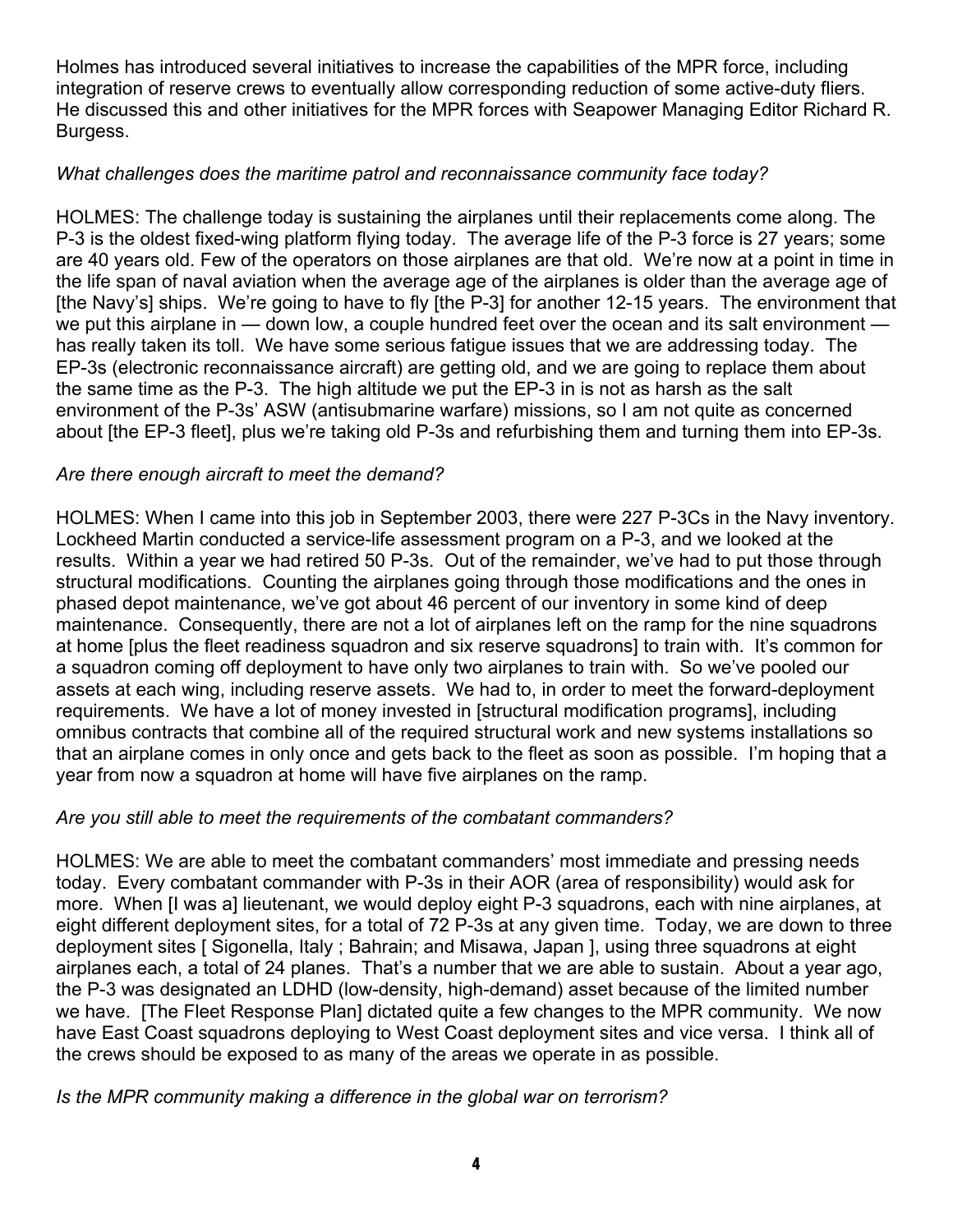HOLMES: We are. The primary missions that we fly from our deployed sites are generally in support of OIF (Operation Iraqi Freedom) and OEF (Operation Enduring Freedom). So we fly daily over Iraq as well as Afghanistan, flying out of Bahrain. We work very closely with the land forces component commander and his forces, the Army and the Marine Corps. They'd tell you that the P-3 is providing a vital part of their support and enabling them to get the job done. We provide the platform overhead with its electro-optical and infrared capability and the ability to see situational awareness on the ground — and to be able to pass that situational awareness to the forces on the ground. We typically fly with a Marine rider on board who knows his personnel and is passing on the information that the airplane is collecting.

#### *How does the Navy's renewed emphasis on ASW affect the MPR force?*

HOLMES: ASW has always been our core mission. The other missions sets that come with that — ISR (intelligence, surveillance and reconnaissance) and [maritime] interdiction — if you're doing ASW and using all of your sensors, then the overland ISR become fairly easy to adjust to. When our crews are home in the training cycle they focus on ASW. Unfortunately, their focus when forward-deployed has been on ISR, so there hasn't been a lot of ASW readiness generated on deployment. Since the CNO (chief of naval operations) has put new emphasis back into ASW, we have worked with the task force commanders to get as many ASW exercises [as we can] for our forward-deployed squadrons in order to keep their ASW readiness as high as possible. That's not easy in a place like the [Persian] Gulf.

#### *How do you train against today's submarine threat?*

HOLMES: In the Cold War, it was deepwater ASW, fairly easy against a loud target whose destination was usually predictable. Today, that's changed a bit. We typically don't see any nation putting submarines in an out-of-area deployment scenario like we did in the Cold War, so we don't have the advantage of taking a close look at any particular nation's submarines. We train with [foreign] diesel submarines — Chilean, Canadian, Australian, German — to get as much diesel time as possible. We think the toughest nut to crack for ASW is modern-technology, quiet diesel submarines operating on batteries or air-independent propulsion in the littoral environment.

#### *What are you doing with crew training to reduce stress on the aircraft inventory?*

HOLMES: We're buying a new simulator that's going to take a lot of the pilot training out of the airplane and put it in a simulator that's state-of-the-art and allows the pilot to have the same feel, look, smell of an airplane. To train the back-end crews, we're using our WSTs (Weapon System Trainers) to their maximum capacity in order not to use the airplanes for that function. I have reduced the number of pilots in each squadron, a conscious effort to go down to 30 pilots, down from 36 per squadron. Fewer pilots mean fewer landings on the airplanes and fewer requirements to train people. That's going to save quite a bit. Pilot training is really where you get the most wear and tear.

# *What is the advantage of consolidating the two EP-3 squadrons next month at Whidbey Island?*

HOLMES: Just being co-located, the synergy from the training perspective is going to be great, because Whidbey is the electronic warfare training center of the Navy with the EP-3s and EA-6Bs there. Certainly there will be some consolidation in intermediate maintenance. We'll be able to close the base at Rota, Spain, and free up a considerable number of billets. Once we get consolidated, we'll be able to look within the squadrons and find some further consolidations. We may be able to share administrative departments. The aircraft may be pooled, if it makes sense money-wise, and I think it probably will.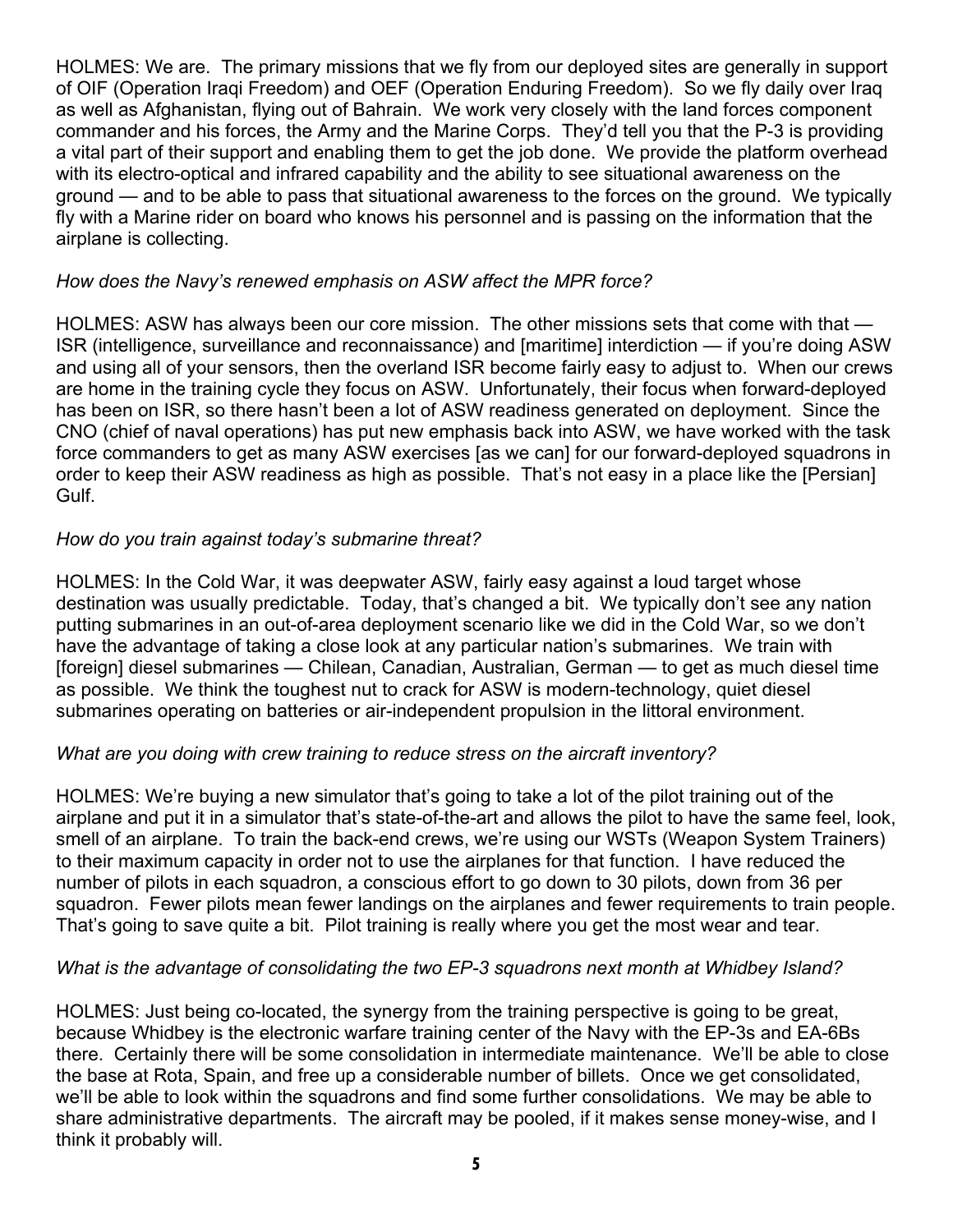# *Is the MPR force benefiting from active-reserve integration?*

HOLMES: It will bring the reserve closer to the active force than it has been in the past. As an example, we assigned four reserve crews to go through training with Patrol Squadron 45 (VP-45), and those crews have been flying over Iraq, doing the same job as the VP-45 crews. I see an opportunity to reduce the number of active-duty crews. Once we develop a cadre of 12 VP reserve crews whose readiness is to the level I need, I'm going to reduce the active-duty force by an equivalent number.

# *Any new sensors or weapons coming in the near future?*

HOLMES: We're excited about getting the Mk54 lightweight torpedo [in fiscal 2007]. OPNAV (the Office of the Chief of Naval Operations) is trying to find the money to fund a high-altitude torpedo to drop from 20,000 feet. We need to be able to do ASW from up high. The P-8A Multimission Maritime Aircraft (MMA) is very efficient at high altitudes. Envision sonobuoys with GPS (Global Positioning System) in them that know exactly where they're at. If you have contact on a submarine on a GPS sonobuoy, you know where that submarine is. If we can provide some guidance to a torpedo as it heads to a sonobuoy, we can do it more quickly, efficiently, effectively, with pinpoint accuracy. No longer would we have to mark on top (fly over) sonobuoys constantly at 20,000 feet, which is not pinpoint accuracy to be able to drop a torpedo on a sub. It will save us a lot of gas, and translate to speed and accuracy. We used to hunt submarines with all passive sensors, but that's not going to cut it with today's quieting technology. With today's diesel submarine, you're going to have to go active. We have been very aggressive with Extended Echo Ranging (EER, a sonobuoy with an explosive charge). I've seen a dramatic improvement in our ability over the past year and a half. Down the road, we [will] have Improved EER, which will allow us to monitor more sonobuoys and allow us to [discern] more false targets. Another improvement, Active EER, will produce an electronic ping from a sonobuoy so instead of having one charge we're going to be able to have multiple pings.

# *What is the outlook for the MPR force?*

HOLMES: The P-8A MMA is fully funded. We're really excited about that airplane coming on line in 2013. It can't come a minute too soon, given the problems we've got with the old P-3. I don't envision sustaining 12 active patrol squadrons when we go to MMA, it will be some number less than that. The Aerial Common Sensor platform will replace the EP-3. The BAMS (Broad-Area Maritime Surveillance) UAV (unmanned aerial vehicle) is going to play a big part in what [the MPR] community does in the future. The majority of the ISR that we're picking up with the P-3 and the EP-3 can be transitioned to [a UAV]. But you can't relegate ASW to an unmanned aerial vehicle, it's too dynamic and manpower-intensive. You have to be able to make decisions relative to an enemy submarine rather quickly.

# **A VETERAN'S PENSION BENEFIT WORTH EXPLORING:**

There is a benefit known as "Aid & Attendance Special Pension" that provides veterans with a pension for assisted living and home-bound care. This special pension could provide \$1,519 per month to a veteran, \$976 per month to a surviving spouse, or \$1,801 per month to a couple. The benefit is dependent on health and financial need. For additional information and qualification, call 800-827-1000 and follow prompts or visit http://www.va.gov on the Internet. When you get to the web site there are several areas worth viewing. Click on "health care" and "benefits".

# **THE ASSOCIATION OF NAVAL AVIATION PATRIOT SQUADRON NEEDS YOUR HELP:**

The Association of Naval Aviation Patriot Squadron is a group of Navy veterans and civilians who are establishing a museum dedicated to NAS Squantum and NAS South Weymouth at the "Southfield"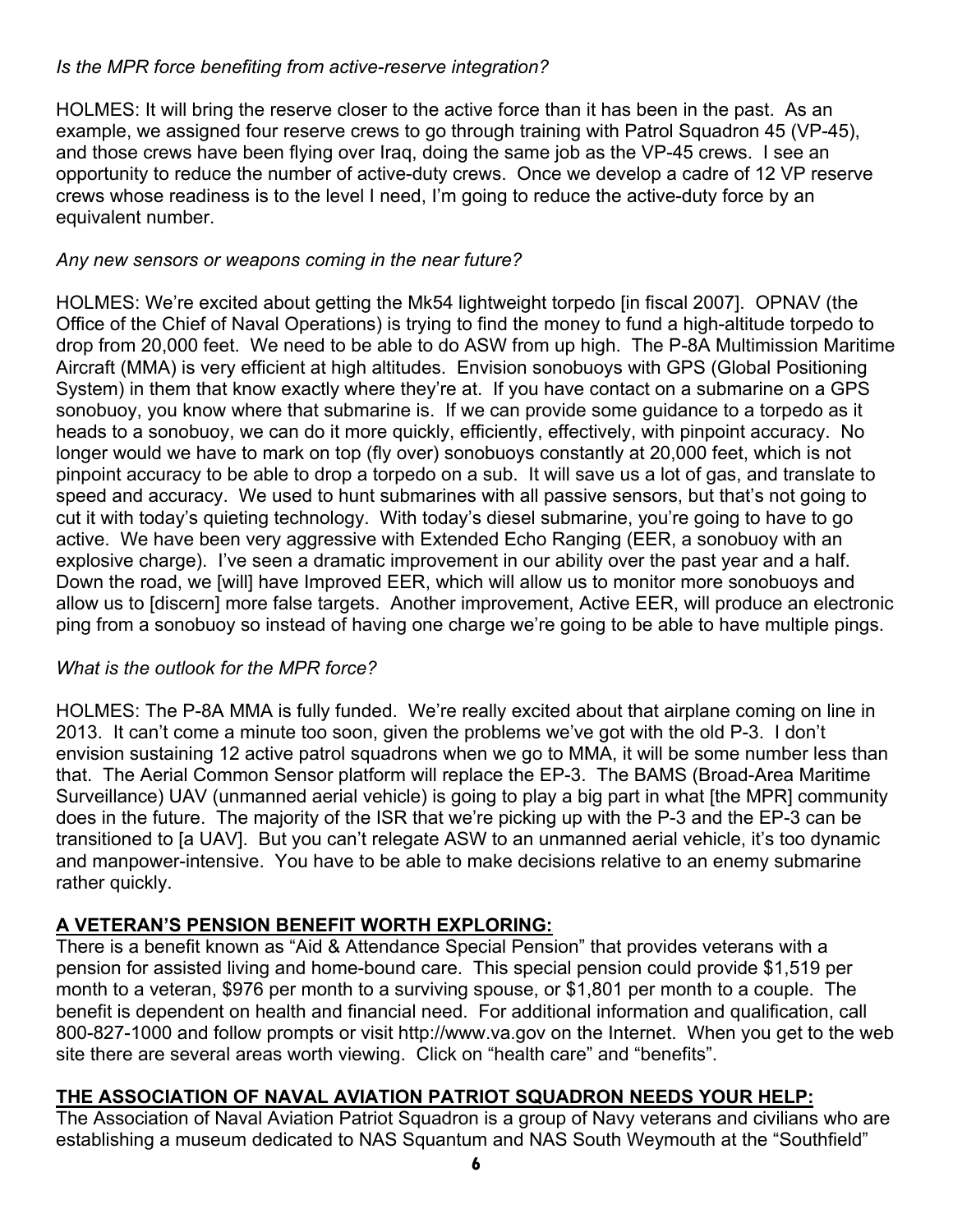development (former NAS South Weymouth). The group operates from temporary quarters in the old base fitness center but will be moving into a permanent museum building in two years. Members meet monthly at various locations on Boston's South Shore and maintain the base museum, the Shea Field Memorial Grove, and the "7Z" A-4 Skyhawk jet. Membership costs \$15/year. To join send a check for \$15 to The ANA Patriot Squadron, 495 Shea Memorial Drive, South Weymouth MA 02190. Note, the ANA Patriot Squadron is really DESPARATE for new members who can assist with the upkeep of the Shea Field Memorial Grove (cleanup, grass trimming, painting, etc.) and with the establishment of the museum on former NAS South Weymouth. Any assistance would be greatly appreciated. If you've got the time and interest to pitch in and help these guys, please contact them.

# **JUST IN TIME FOR THE HOLIDAY SEASON:**

Danish aviation artist Mads Bangsø has added a collection of VP-92 aircraft to his gallery of superb aviation art prints. Mads can provide a print depicting any specific VP-92 SP-2H Neptune or P-3A, P-3B, and P-3C Orion in any color scheme and with whatever bureau number and side number that you wish. Want a standard "LY" Neptune or the unique orange-trimmed "Pilgrim Patrol" LY-4? How about a P-3A Orion in the original bicentennial Minuteman color scheme or a P-3B with the short-lived yellow lightning bolt on the tail? Mads Bangsø can also provide you with a print of a VP-92 P-3C in overall light gray with either the earlier small dark gray markings or the later larger full-color markings.





Two samples of Mads' work, a P-3A in Bicentennial colors with wheels down on the left and a P-3B with the yellow lightning bolt depicted in flight at right, are shown above. Mads can provide a profile print of any VP-92 aircraft depicted on the ground or in flight with your choice of color scheme, specific bureau number and side number, guillotine or Minuteman squadron insignia, base insignia, and up to three lines of text such as name and rank, position in the squadron, years of service, etc.

Here's another sample of Mads Bangsø's artwork, in this case a print depicting the squadron's earliest (SP-2H) and latest (P-3C) aircraft types together with the original VP-92 guillotine and later Minuteman insignias. Prints are available in three sizes at different price points. An 11" x 7" print costs \$76.98, a 14" x 20" print costs \$86.98, and a 24" x 32" print costs \$128.98. Quantity discounts are available. U.S. shipping is included in the prices quoted here. Framed prints are not available at this time but may be offered in the future.